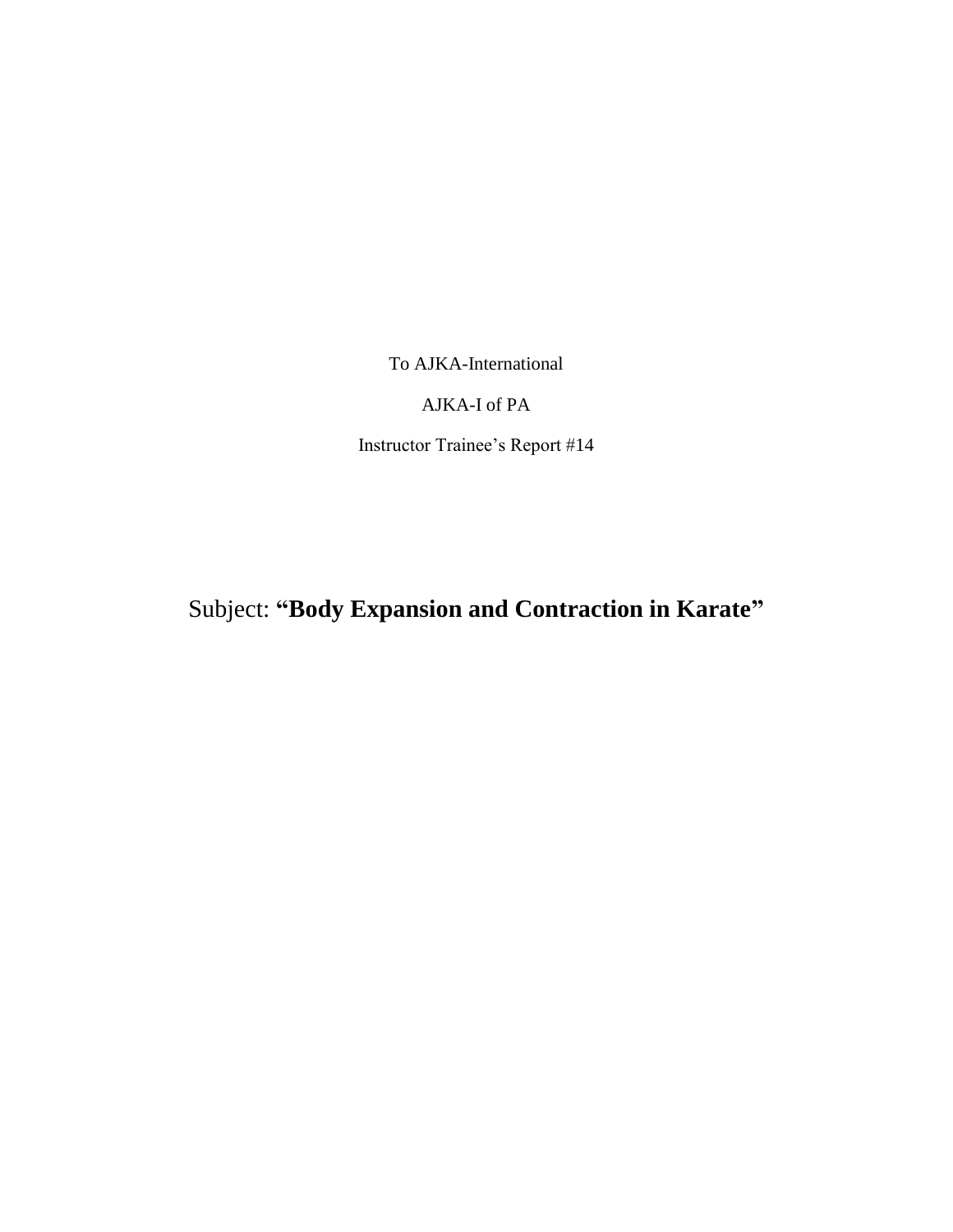To AJKA-International AJKA-I of PA Instructor's Trainee Report #14 Subject: "Body Expansion and Contraction in Karate"

Although the human body has more than 400 muscles there are only three types of muscle: smooth, cardiac and skeletal. Each muscle helps to keep you in motion, your heart beating or signal a natural response in your body, such as the ability to keep your eyes focused.

**Smooth Muscle:** Smooth muscles are also known as involuntary muscles, meaning a person cannot physically will them to move. Instead, smooth muscles are controlled by involuntary responses in the brain and body. Examples of smooth muscles are digestive system, the uterus, the bladder and the muscle behind the eyes that keeps your eyes focused. In terms of appearance, smooth muscles are long, thin-shaped cells attached to bones in the body. Smooth muscles are also found in the blood vessels, helping blood to move around the body

**Cardiac Muscle:** Cardiac muscle is also known as myocardium. Similar to smooth muscle, cardiac muscle is an involuntary muscle. These muscles are thickened because they must contract frequently to move blood in and out of the heart. Cardiac muscle cells are quadrangular in terms of shape, and the muscles have striations resembling stripes or lines running through them.

**Skeletal Muscle:** Skeletal muscles are the voluntary muscles that allow you to control the movements of your body. Skeletal muscles also are striated and comprise the musculoskeletal system. These muscles are attached to your bones via tendons, which are cords of tissue. In order to move, your skeletal muscles, tendons and bones all must work together. The major difference between Skeletal muscles and Smooth and Cardiac muscles are that you the person will these muscles to move.

Skeletal muscles come in different shapes and sizes. Other skeletal muscles in the body you may not be as aware of include those in the neck or face. Even your tongue contains skeletal muscles. Major skeletal muscles in the body include the deltoids (shoulders); pectorals (chest); abdominals (stomach); quadriceps (thighs); and gluteal muscles (buttocks). Skeletal muscles often work in pairs, such as the biceps, which bend the arms, which work with the triceps, which straighten the arms. Power is derived from muscular ability. Striated muscles are those that can be voluntarily contracted, such as the muscle groups in the arms and legs. These muscles are the source of power.

The body's center is the engine. As we have discussed in many papers, a person's gravitational center is called *tanden,* or more specifically *seika tanden -* "below the navel". The *seika tanden* is located inside the body in your abdomen (*hara*) area. It is located at least two finger widths down from the bellybutton for a male (55%) and three fingers for a female (56%). Techniques are initiated from a firm center using ground reaction, the body center is also important in transmitting forces from the feet to the arms and vice versa. If the center is unstable, forces from ground reaction will dissipate and will not transfer to technique, as well as stresses will be put on the lumbar spine and sacrum.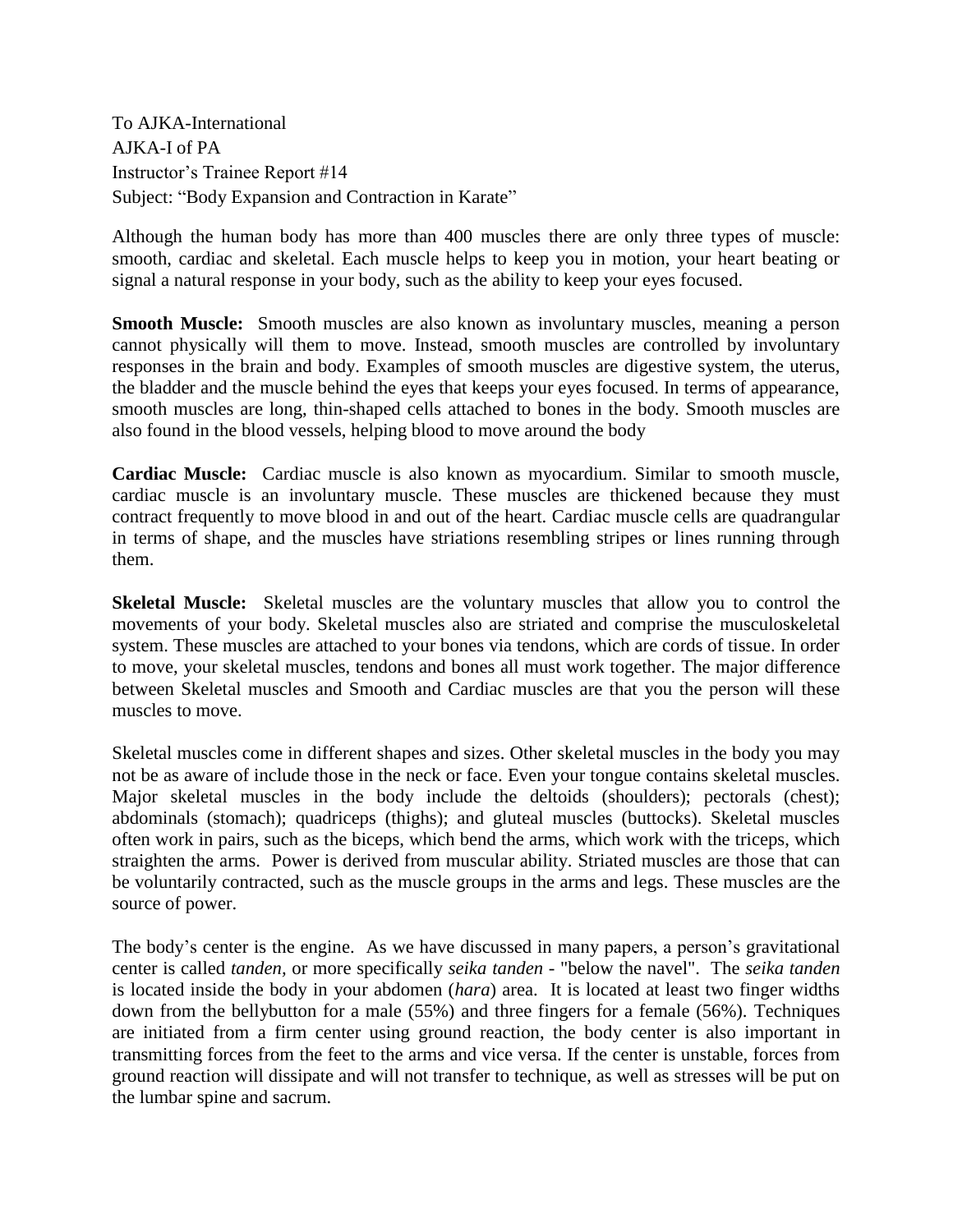The center has to be firm while the bigger muscles around the center, which produce the most force, has to be relaxed and activated according to the task. The smaller muscles around the seika tanden have to be activated before the bigger muscles and also in the right amount, according to the stabilization need. The stabilization needed is different for walking or for sprinting.

Research shows that in healthy individuals the smaller muscles around the sacrum and lumbar spine were firing 30-50 milliseconds before arm movement, and 110-130 milliseconds before leg movement, subconsciously, this is called "feed forward mechanism". For people who had delayed or no activation, there was high likelihood of back pain, since the spine was not stabilized and protected against the movement of the arms and legs. This activation can be learned and this is what we do in karate, activating the center first and connecting the center to the extremities than moving from the center out.

When discussing the seika tanden Master Kanazawa stated:

The ability to focus power and concentration in the seika-tanden automatically leads to confidence and emotional stability…. A wellset hara enables a person to have confidence in his everyday life. And herein lies the allure of martial arts. The lower abdomen, depending on how it is combined with breathing and the way in which the body is used, can provide a feeling of encouragement in the face of unstable circumstances and conversely, can have a calming effect during times of high tension.

Due to the variety of movements employed in karate, concentrating power in the lower abdomen poses a challenge to students … but when the hips unleash a powerful kick it is the lower abdomen that ensures stability throughout the entire motion, from before the kick is delivered to the instant that the kick makes contact and the follow through. It is for this reason that the lower abdomen represents the most important means of self-protection.<sup>1</sup>

The abdomen muscles are made up of two types of Striated muscles fibers: slow-twitch (type I) and fast-twitch (type II). **Slow twitch fibers** give you stamina, not explosiveness. Slow-twitch muscles help enable long-endurance feats such as distance running. They have a high capacity for aerobic energy production and can remain active for a long time while producing relatively small amounts of lactic acid. This is important because lactic acid build-up in the muscle tissue causes the muscle to fatigue and eventually renders it unable to continue working.

**Fast twitch** gives you explosiveness but they do not have good stamina. Fast twitch muscles are used in powerful bursts of movements like sprinting. Fast twitch fibers have a great capacity for anaerobic energy production, which allows them to produce intense power and speed of contraction. This intensive work also causes them to accumulate large amounts of lactic acid and fatigue quickly.

 $\overline{\phantom{a}}$ 

 $^{1}$  Kanazawa, Hirokanzu Black Belt Karate The Intensive Course, Kodansha International 1978 pg 14